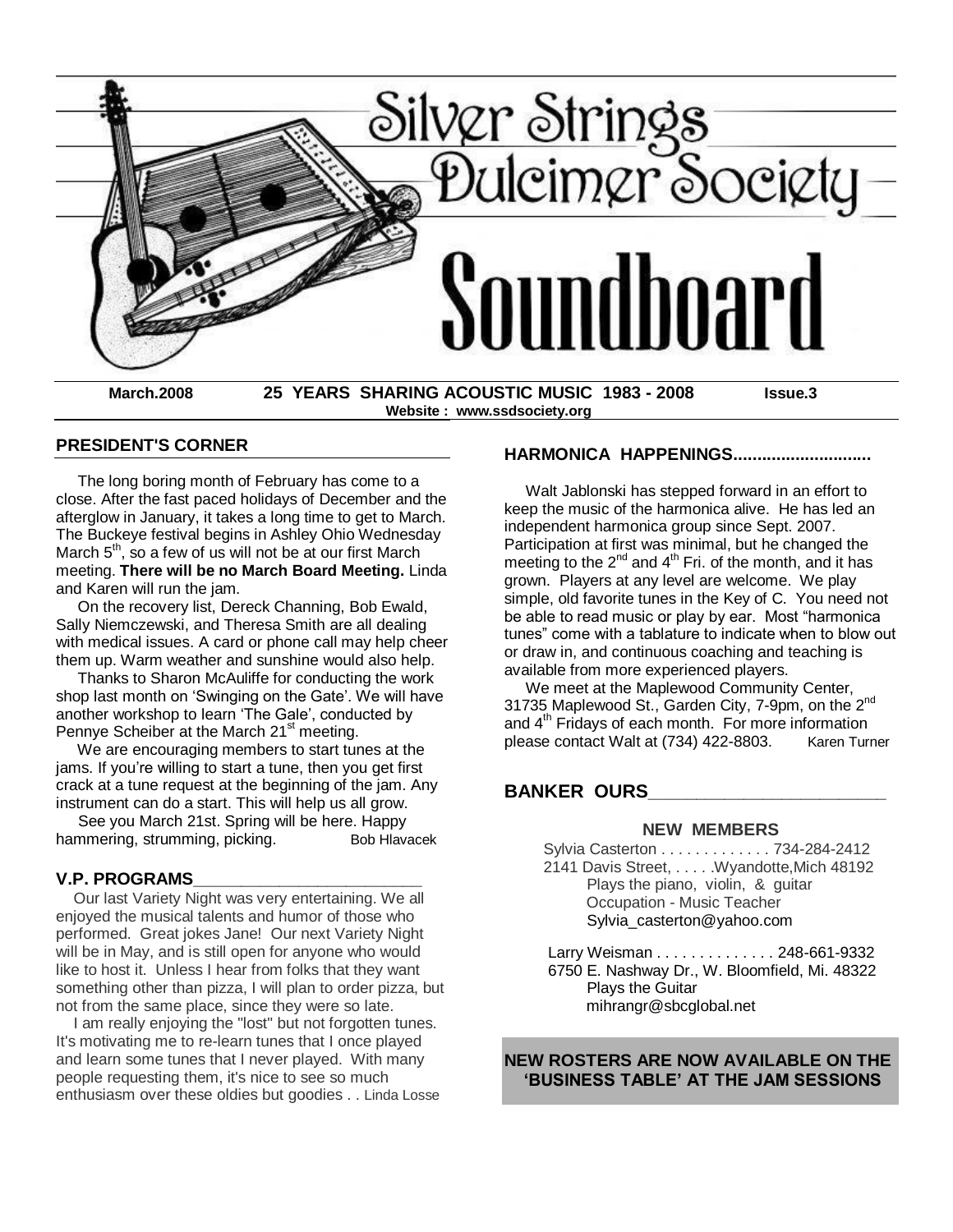## **PLAYDATE CHATTER\_\_\_\_\_\_\_\_\_\_\_\_V.P. BUSINESS**

 It's hard to believe another month of sweet sounding music has passed. I got quite inspired last month about dulcimer playing by attending a couple of jams outside of our club. I want to mention these musical opportunities in case members are not aware of them.

 First is *Uncle Carl's Dulcimer Club*. Meetings and club jams are held on the second Saturday of every month (September through May) in Spring Arbor, MI (near Jackson), 12:45-4:30 pm. They have a slow, regular and open jam as well as a tune workshop. Sheet music and a midi for the tune workshop are posted on their website. For more details and a club repertoire, visit [http://www.unclecarls.org.](http://www.unclecarls.org/) The other is the *Pittsfield Grange Jam.* Open jam sessions are held on the first and third Saturdays from 3:00-6:00 pm in Ann Arbor, MI. Their repertoire comes mainly from the Portland Collection and the Ruffwater Fake Book. For more information, call (734) 769-4220. As with all jams, make sure you know the groups jam procedure and follow jam etiquette.

The "lost but not forgotten" tune list is growing. Officially I have requested Red Haired Fiddlers Waltz, Kentucky Waltz and Possum Up A Gum Stump. Other members are also taking the lead and requesting tunes we haven't played in awhile. Thanks again to all those who have helped with this effort. The tune for March 6th will be Rochester Schottische and the March  $20<sup>th</sup>$  tune will be Drunken Sailor. So dig out your music and sharpen up the tunes! I especially like Drunken Sailor as it was the first tune I learned on my dulcimer!

At our February  $21<sup>st</sup>$  meeting, we also launched our continuing tune workshop for 2008. Thank you again to Sharon McAuliffe for teaching Swinging On A Gate to 16 of our members. Our March workshop tune will be The Gale, taught by Pennye Scheiber. Music will be available at the March  $6<sup>th</sup>$  meeting or by email request.

 For a listing of our upcoming playdates, please see the Events Calendar in this newsletter. If you are unable to attend a club meeting and would like to sign up for this playdate, please email **[karenturner@comcast.net](mailto:karenturner@comcast.net)** or call me at **(734) 455-4085**. . . . . . . . . . . . . . . . . . . . . KT

 Two musicians were sitting down for a break in their soon-to-be new music store. The store wasn't ready... only a few shelves were set up.

One said to the other, "I'll bet any minute now somebody is going to walk by, put his face to the window and ask what we're selling".

 No sooner were the words out of his mouth when, sure enough, a curious hillbilly came to the window, peeked in, and with his Southern drawl asked, "What're y'all sellin' here?‖

One of the men replied, "Oh! We're selling idiots here".

Without skipping a beat, the southerner said, "Well, I see y'all're doing really good. You've only got two left!"



We still have 1 copy of the ―Ruffwater Fakebook‖ available at the club discount price of \$18 (and no shipping). Some people have actually worn out their first copy. See Bob or Sandi Hlavacek

### **SECRETARY"S NOTES . . . . . . . . . . . . . . . . .**

All Board and about 5 society members were present. Karen Turner, V-P for Business reported coming play dates, the earliest being Feb.13, at the Canton Senior Center. She has also arranged a workshop February 21<sup>st</sup> with Sharon McAuliff for "Swinging on a Gate" and another March 20<sup>th</sup> with Penny Schreiber for "The Gale". **Old Business:**

**Club Shirts**--Bob shared that Dawn has the catalogs for selecting shirts for the club and is checking with Uncle Carl's about different vendors.

**Amplified Instruments**--After much discussion, the Board decided to take no action regarding members using amplification at jam sessions, and will continue to support the club's current policy of not using amplifiers at jam sessions.

**Banquet**—There was not report regarding plans for the Fall Banquet. Sandy Hlavacek is looking for people to assist with the planning of the  $25<sup>th</sup>$  Anniversary / Fall Banquet.

**Music Time**—Bob will be ordering two multi-packs (5 in @) of this software program. (At the January 17, 2008 meeting, It was moved and seconded to purchase these programs. The Board Members would have the use of one during their year of service and pass the program to the next year's board. The additional package will be sold to members for \$40 a copy. The motion passed with no opposition voiced at voting. Bob and Karen would like to buy their copy, which would still leave 3 to pass on to next year's Board. (This decision was also approved by vote of the membership.)

#### **New Business:**

**The Web Site** has been updated with new pictures from the Christmas Performances.

**Annual Picnic**...George Gonyo has reserved German Park for August 3, 2008,

**Board Meetings**, It was decided that we would have monthly Board Meetings on an "As Needed" basis and Bob would E-mail members if we were having a meeting or not. The motion passed unanimously.

Member News:

**\*** Theresa Smith has had surgery and would appreciate cards and prayers.

**\*** Hal Bain sent a note with a picture of his Florida fellow musicians at a play date.

**\*** Karen Turner thanked the club for their support and donation to Hospice in honor of her brother.

Bonnie Ream, Secretary

 **(Complete board meeting minutes are available at the jams.)**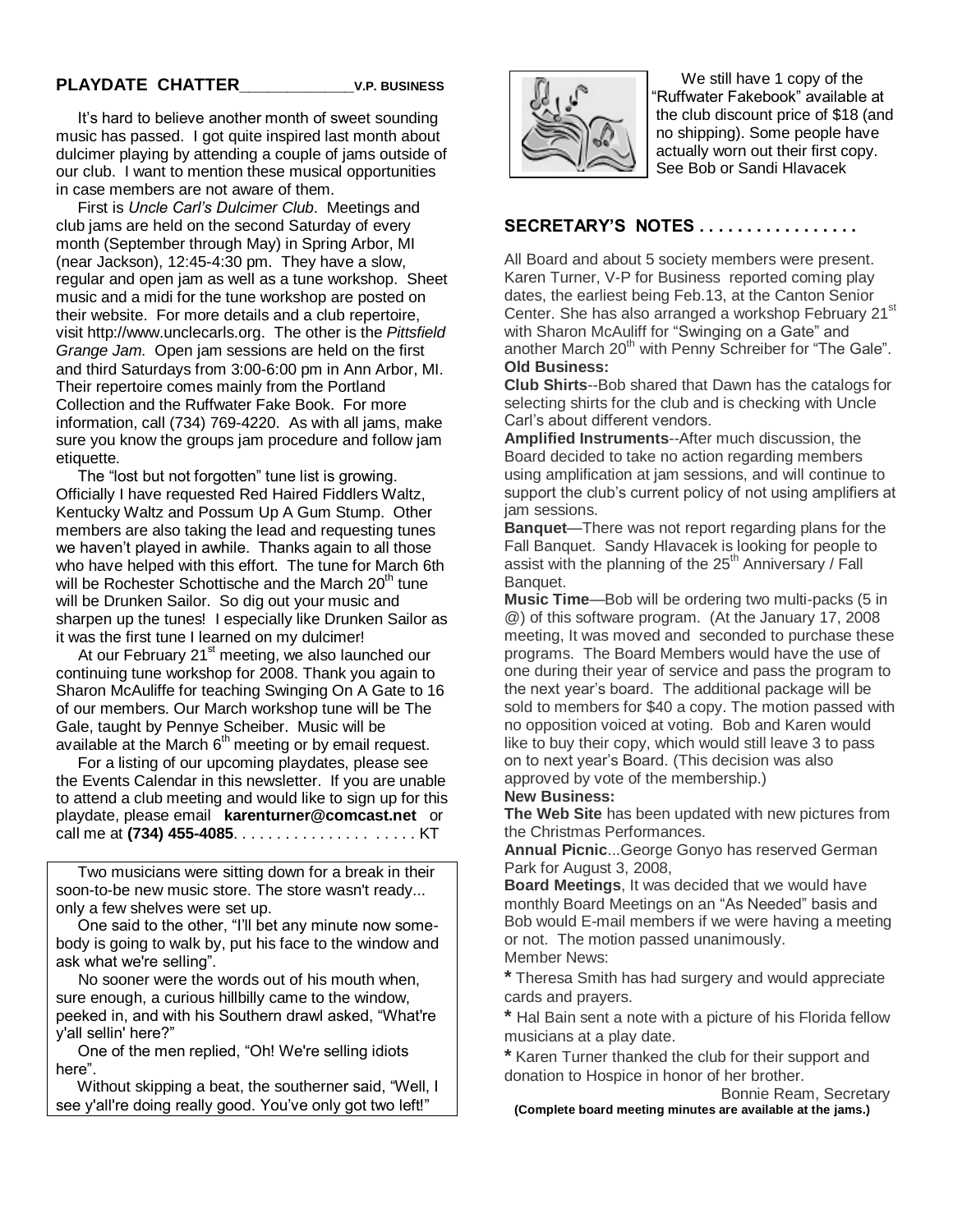# **Getting to Know You... Lynn Hartwig**



 Lynn Hartwig joined Silver Strings about two years ago, when her daughter graduated from high school and she want ed to get involved in something new. But you may not have seen her and her guitar very

much lately. Lynn is one very busy lady!

 Lynn got into music singing with guitars around the campfire. Ten years ago, when her daughter asked her to be her Girl Scout leader, she decided to learn guitar. "It wasn't as easy as those campers made it look. I spent 4 years learning to play an F cord, but what fun! I love the guitar because you can face other singers and it's so portable," says Lynn.

 From there, Lynn joined the praise ensemble for worship, and helped with the youth choirs, and church kindergarten. She enjoyed it so much she went back to school for a child development associate (CDA) credential to become a preschool teacher.

 When she joined Silver Strings, Lynn appreciated the warm welcome she got. "I remember Terry welcomed me and helped me follow along on his music. The songs stay with me and just pop into my head later. The variety of instruments makes the music so rich. Gerri Hermans gave me a real gift of coming by my house a number of times to practice together."

"I stopped coming much of last year due to classes, and my attendance has been spotty lately because the nursery school general meeting is the first Thursday of the month."

 But there is light at the end of the tunnel. Lynn is in her final class at Schoolcraft. Her dream is to get a teaching job in the fall at a co-op or nursery school. (Pass the word if you know of anyone who's hiring!)

Lynn will celebrate her 30<sup>th</sup> wedding anniversary this August with her husband Tom, her best friend and a hard-working engineering at Ford. She already has a Masters Degree in Communication disorders and a teaching certificate from U of M. She worked as a Speech Pathologist in Rochester schools for a couple of years until she was promoted to "Mom". They have three children: Tom will begin his Psychiatry residency in the fall, Rob graduated from MSU, and is now in Burkina Faso, West Africa for two years with the Peace Corps, and their youngest, Jen, is an artist, a beauty and is having fun at Wayne County Community College.

 Outside of school and music, Lynn enjoys watching live plays (particularly if she knows someone in the cast and/or crew), swimming, listening to books on tape, and she loves taking on special projects. In the photo of Lynn, she is leading a puppet workshop for her co-op last year. The Submitted by Lynn Ellen Keyser

**What do you call it when you toss a banjo into a dumpster and it hits an accordion?** . . Perfect Pitch

# **IT"S MARCH. . . . LET"S CELEBRATE ! ! !**

### *HAPPY BIRTHDAY*

- 1….. Shayla Rachelle
- 7….. Bonnie Ream
- 11....Rich Smith
- 12… David Smith
- 12… Evie Bain
- 15… Sherry Humecky
- 16… Derek Channing
- 25… Donna Mayer
- 27… Ida O'Dell
- 30… Dorothy Ewald
- 30... Bob Niemczewski

# *HAPPY ANNIVERSARY*

2.......Shirley Kaiser....(61 years)

**17th HAPPY SAINT PATRICK'S DAY !!!**

### **Who's the patron saint of accordionists?** Our Lady of Pain.

 **What happens when you play a** 

 **country song backwards?** You get your farm back, your wife back, and your dog back .

# **SSDS March 2008 Playlist**

| Key                     | Tune                                              | <b>Played</b>                                           |
|-------------------------|---------------------------------------------------|---------------------------------------------------------|
|                         | Westphalia Waltz                                  | $\overline{2}$                                          |
|                         | Bellman's Jig                                     |                                                         |
|                         | John Ryan's Polka                                 | $\frac{3}{3}$ $\frac{3}{3}$ $\frac{3}{3}$               |
|                         | <b>Hundred Pipers</b>                             |                                                         |
|                         | Southwind                                         |                                                         |
|                         | <b>Festival Rag</b>                               |                                                         |
|                         | Red Apple Rag                                     |                                                         |
| Em                      | Road To Lisdoonvarna /<br>Riding On A Load Of Hay | 3/3                                                     |
| $\overline{D}$          | Young Roddy McCorley                              | 3                                                       |
| $\overline{\mathsf{D}}$ | <b>Hey Polka</b>                                  | $\overline{4}$                                          |
| Am                      | Cold Frosty Morn                                  |                                                         |
| $\frac{G}{G}$           | Irish Washerwoman                                 | $\frac{3}{3}$ $\frac{3}{3}$ $\frac{3}{3}$ $\frac{3}{3}$ |
|                         | Rosin the Beau                                    |                                                         |
|                         | March of St. Timothy                              |                                                         |
|                         | Dusty Bob's Jig                                   |                                                         |
|                         | Angleworm Wiggle                                  |                                                         |
| $\overline{\mathsf{G}}$ | Old Joe Clark                                     |                                                         |
| D/G/C                   | <b>Golden Slippers</b>                            | 2/2/2                                                   |
|                         |                                                   |                                                         |
|                         | <b>Extras</b>                                     |                                                         |
| Am                      | Star of the County Down                           | $\overline{2}$                                          |
| $rac{C}{D}$             | When Irish Eyes Are Smiling                       | $\frac{3}{3}$                                           |
|                         | My Wild Irish Rose (Chorus)                       |                                                         |
|                         | Danny Boy                                         |                                                         |

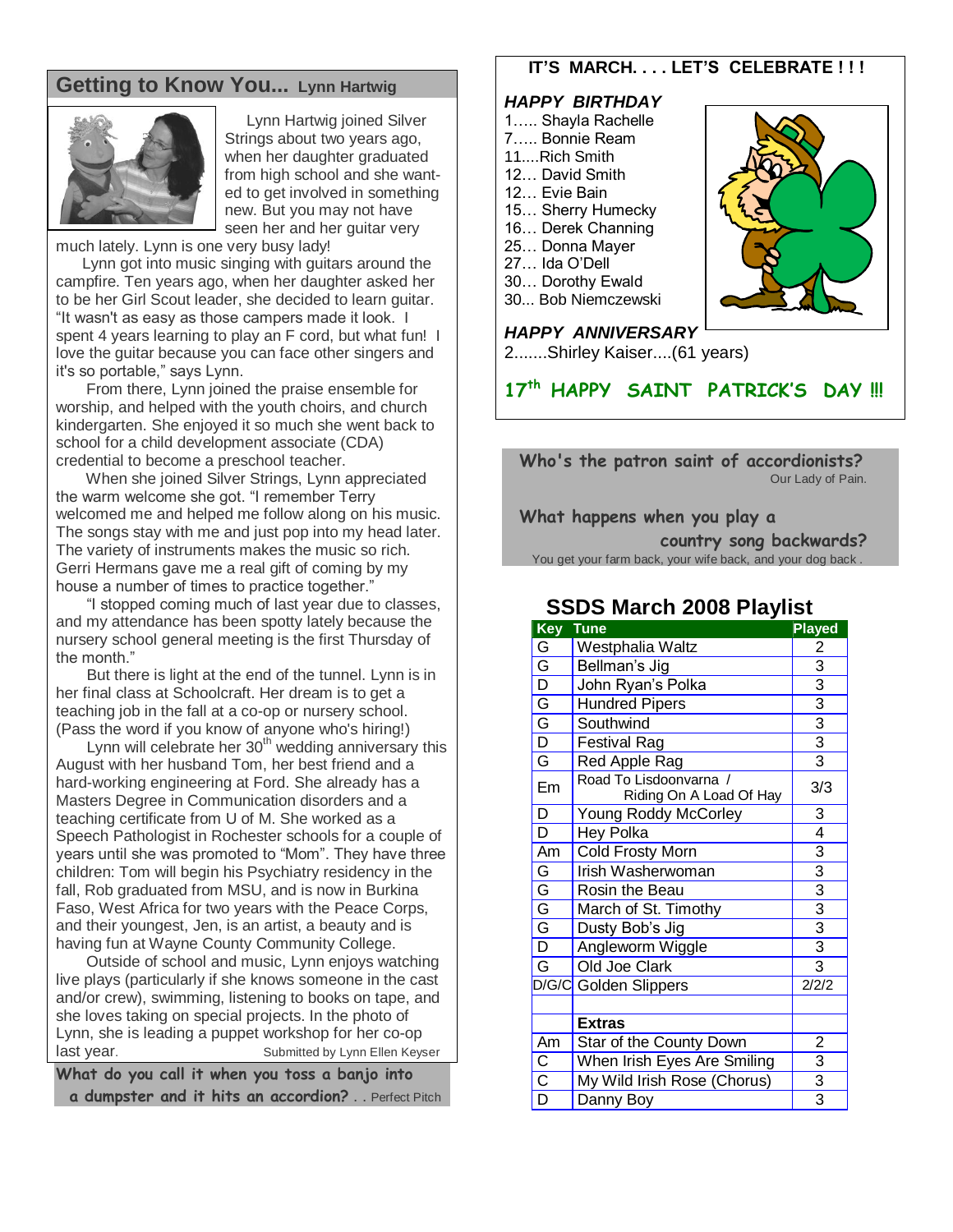# **MARK YOUR CALENDAR :**

| Mar.6 No SSDS board meeting before jam     |  |  |  |  |
|--------------------------------------------|--|--|--|--|
| Mar. 14 SSDS Playdate 6:pm                 |  |  |  |  |
| Maple Heights Retirement. Allen Park       |  |  |  |  |
| Mar. 20 SSDS workshop @ 6pm before jam     |  |  |  |  |
| Song "The Gale"                            |  |  |  |  |
| Apr.19 SSDS Playdate 6:30 pm               |  |  |  |  |
| Garden City Towers, Garden City            |  |  |  |  |
| Apr. 23. SSDS Playdate. pm (time TBA)      |  |  |  |  |
| Danish Broth. & SisterhoodFrmgtn Hills.    |  |  |  |  |
| Apr. 24. SSDS Playdate. 11:am              |  |  |  |  |
| Farmington Hills Police. Frmgtn. Hills     |  |  |  |  |
| May 29 SSDS Variety Night 6:pm             |  |  |  |  |
|                                            |  |  |  |  |
| <b>FAVORITE FESTIVALS &amp; FUN:</b>       |  |  |  |  |
| March 5-9. Buckeye Festival, Ashley Ohio   |  |  |  |  |
| June 13-15 SSDS Campout, Meyers Lake       |  |  |  |  |
| June 20-22 Uncle Carl's Campout, Coldwater |  |  |  |  |
| July 17-20 Evart Funfest                   |  |  |  |  |
| Aug.3 SSDS Annual Picnic                   |  |  |  |  |
| Aug. 15-17 Midland Dulcimer Fest           |  |  |  |  |

 At a senior Valentine's party in Canton, Smokey Humecky "wowed" the audience (and his fellow musicians) with his surprise rendition of all four "Ink Spots", a singing group from the 50's and 60's. It was a fun day with a great group, and lunch after the performance.



# **WHAT IS THE DIFFERENCE BETWEEN A VIOLIN & A FIDDLE ? Three answers to consider :**

**\* \* \* \* \* \* \* \* \* \* \* \* \* \* \***

 Itzhak Perlman refers to his strad as a "fiddle." And concert violinists sometimes refer to their colleagues as "fiddlers." But, this is just a loose way of speaking. There are several key differences between violin and fiddle music.

- \* The goal of violin music is beauty and power. The goal of fiddling is dance-ability.
- \* Violin music is often harder to play than it sounds. Fiddle music is usually easier to play than it sounds.
- \* Violin performance takes more strength and concentration to play than fiddle music.
- \* Fiddle music is usually improvised in part. Violin music is rarely improvisational.
- \* It's easier to learn how to fiddle than how to play violin.

In the beginning stage of learning, there is little, if any, difference between violin and fiddle. That comes later in the intermediate stage.

 The simple answer is, there is no difference, they are the same instrument. The complex answer is in the way the instrument is played. A violin player usually plays highly structured classical music, while a fiddle player plays in a much more free traditional folk style.

I asked the fiddler, "Sir, can you tell me the difference between a fiddle and a violin?"

The old guy said, "Son, Do you have a nickname?"

I answered. "Yes sir, some folks call me 'Bear'."

 The old man replied, "Son, the only difference is the name. Fiddle is just a nickname." Is what he told me true? I have read of a fiddle being an instrument like a violin but with a 5th sting that was plucked and not bowed.

# **Now do you understand ?????**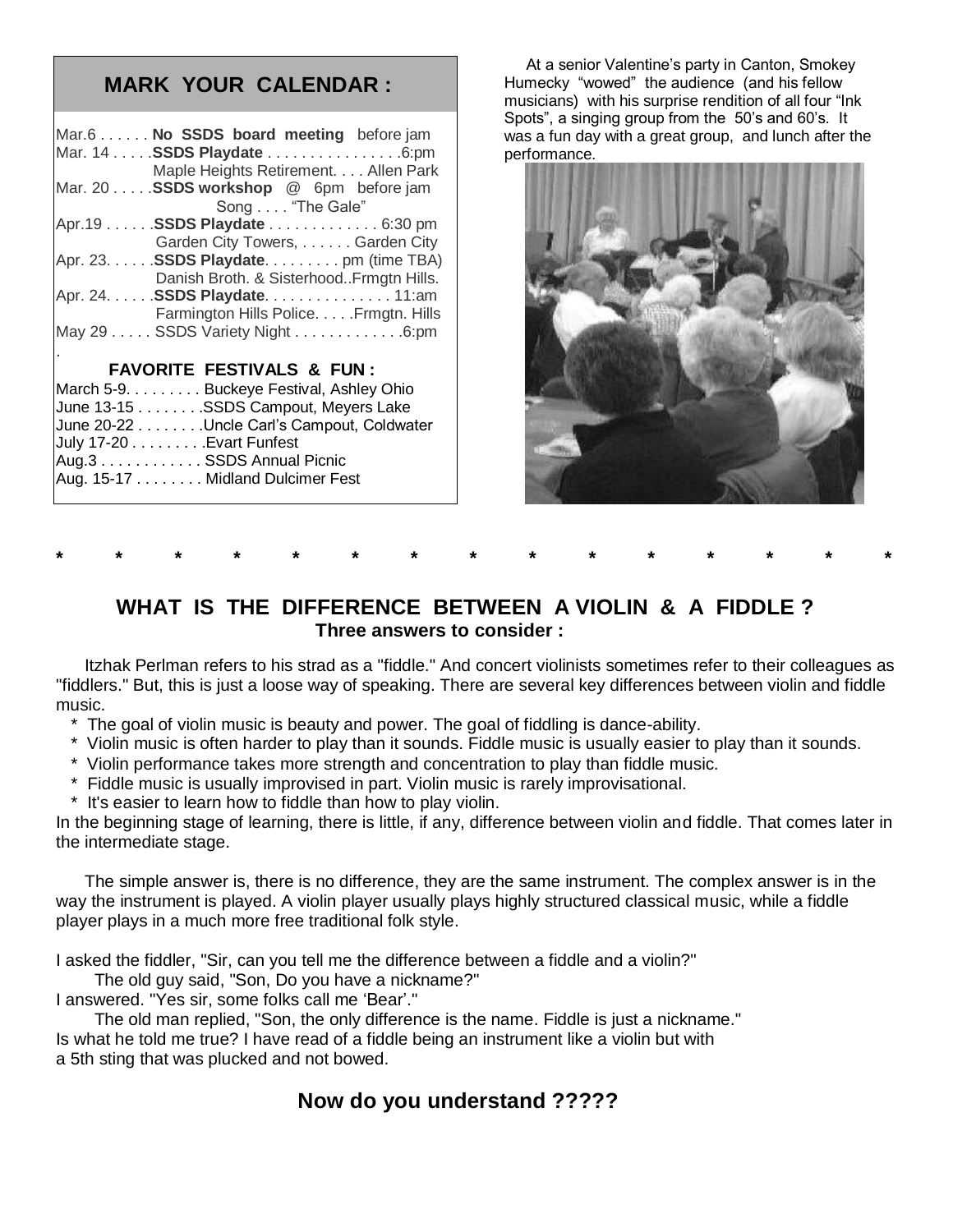# **LEARNING OPPORTUNITIES**

 Michigan is **VERY fortunate** to have the distinction of having some of the most affordable music training in the country... Evart in July and Midland in August. Because not everyone has the time or the \$\$ for continuing private lessons, I try to pass on any learning opportunities we hear about. Many people flourish on the 1-5 day "crash course" approach. Others enjoy the "CD at my own pace" method. Two instructors Bob & I have had great experiences with are Rick Thum and Peggy Carter. If you have been to any of their "1-hour wonders" at festivals, you know the excellent quality of their instruction. Before Evart last year, we attended **Rick"s "A to Z"s"**, and thought it was worth every penny, and more. We **HIGHLY** recommend it **truly for any level.** We have been to many workshops with Peggy Carter, and she has excellent teaching skills.

 If you know of any good workshop or festival coming up, or a really good music website, please let me know, so I can pass on the learning opportunities to others. Sandi Hlavacek, editor

### **A to Z's of Hammered Dulcimer with Rick Thum**

### **(Monday - Wednesday) July 14 - 16th, 2008 9:00 to 11:30 A.M. and 12:30 to 4:00 P.M. Evart Free Methodist Church, 6151 95th Ave**

 Workshop held in the air conditioned Church Hall directly across the road behind fairgrounds. Intensive training workshop on all levels for beginning, intermediate and advanced students for three consecutive days before Evart Funfest begins. Tape recorders are welcome!  **LIMITED SEATING - PRE-REGISTRATION NECESSARY**

## **Cost: \$165 workshop includes :**

- **\*** learning jam on Tuesday night
- **\*** catered dinner on Wednesday night
- **\*** fun jam session and
- **\*** possibly contra dance to close out the class.

 **Contact . . . Rick Thum, 6710 Twin River Rd. Eureka, MO 63025 email: [rthum@rthum.com](mailto:rthum@rthum.com) website: www.rthum.com**

## **Q & A from the dulcimer website**

**Q** Any other nearby events that last three days and don't obviate a house payment ?

**A** This isn't a three day festival, but the "Thumbfest" in Lexinton Mi on Labor Day Weekend is FREE!!!. The Blue Water Folk Society puts it on and they have people walking around to take donations. There are four or five stages, jam tents, dances, and lots of music all over town. Glen Morningstar has called dances the last two years. It's a blast !

# **PEGGY CARTER. . . E-Lessons For Every Level**

 I've finished a series of 25 HD lessons. Email me for ordering info (I now take Credit Cards) or call me at (281)-370-9495.

E-mail pcarter77@comcast.net

 Website [http://www.peggycarter.com](http://www.peggycarter.com/) **5 Lessons + PDFs of all the music \$60 + s/h.** Choose one of the following sets:

**Beginners** – **"The First 5 Lessons" (1)** First Steps [Liza Jane]; **(2)** Adventures in D [Camptown Races,Cripple Creek, Buffalo Gals, Cotton Eyed Joe & Come Thou Fount]; **(3)** Filling In The Gaps Wildwood Flower, Gray Cat, Skip To My Lou, Mamma Don't 'Low & Old Joe Clark]; **(4)** Beyond Melody [You Are My Sunshine, Ode To Joy, Green Grow The Rushes-O & June Apple]; and **(5)** Discovering Patterns [Rose Of Sharon, Whiskey Before Breakfast & The White Cockade].

**Advancing Beginners** – "**Second Phase-Step It Up" (1)** Add Some Rhythm! [Columbus Stockade & Black Mt. Rag]; **(2)** Use What You've Learned for Three New Tunes [Liberty, Star Of Hope and Spotted Pony]; **(3)** Learn To "Drone [Brother John, Cotton Eyed Joe]; **(4)** Chords For Accompanying, & Embellishing [Unclouded Day & Will The Circle Be Unbroken] and **(5)** Techniques For Left Hand & and for Note-Reading +Embellishing with Rhythm and Intervals [Black Them Boots, Bonapart's Retreat, Old Dan Tucker & Over The Waterfall].

**Novice/Intermediate One** — **"Hammer Hands" (1)** Some-Like-It-Hot [Red Wing] Some-Like-It-Slow [Nightengale & My Shepherd]; **(2)** Embellishing w. drones, scales and upper and lower neighbors [Ragtime Annie, Maggie & Old Joe Clark]; **(3)** How To Play Jigs [Regan's Jig]; **(4)** Using 3-note Chords [Tura Lura Lura & My Wild Irish Rose] and **(5)** Reel Techniques [Whiskey Before Breakfast].

**Intermediate. Two** — **"Keep On Hammering" (1)** Rx For Lazy Left Hand [Hammering Techniques, Reel Exercizes, Jig Exercizes]; **(2)** Two Welsh Hymns [Llydaw and St. Denis]; **(3)** Playing Reels and Jigs [Whiskey Before Breakfast, Drowsy Maggie, John Stinson, Regan's Jig & Swallowtail Jig]; **(4)** Scales and Arpeggios in D & G; and **(5)** Rose Of Sharon Waltz.

**Advanced "Arrangements for St. Patrick's Day",** with Great Embellishments & Intro & Ending Ideas **(1)** Add Grace Notes and One-Hand Triplets [Green Grow The Rushes-O]; **(2)** Use Arpeggios Before AND After the Melody Note [Far Away]; **(3)** Adv. Embellishments For Danny Boy with a Fancy Ending; **(4)** Cliffs Of Dooneen; and **(5)** The Mountains Of Mourne

 **What's the least-used sentence in the English language? In that the banjo player's Porsche?"**